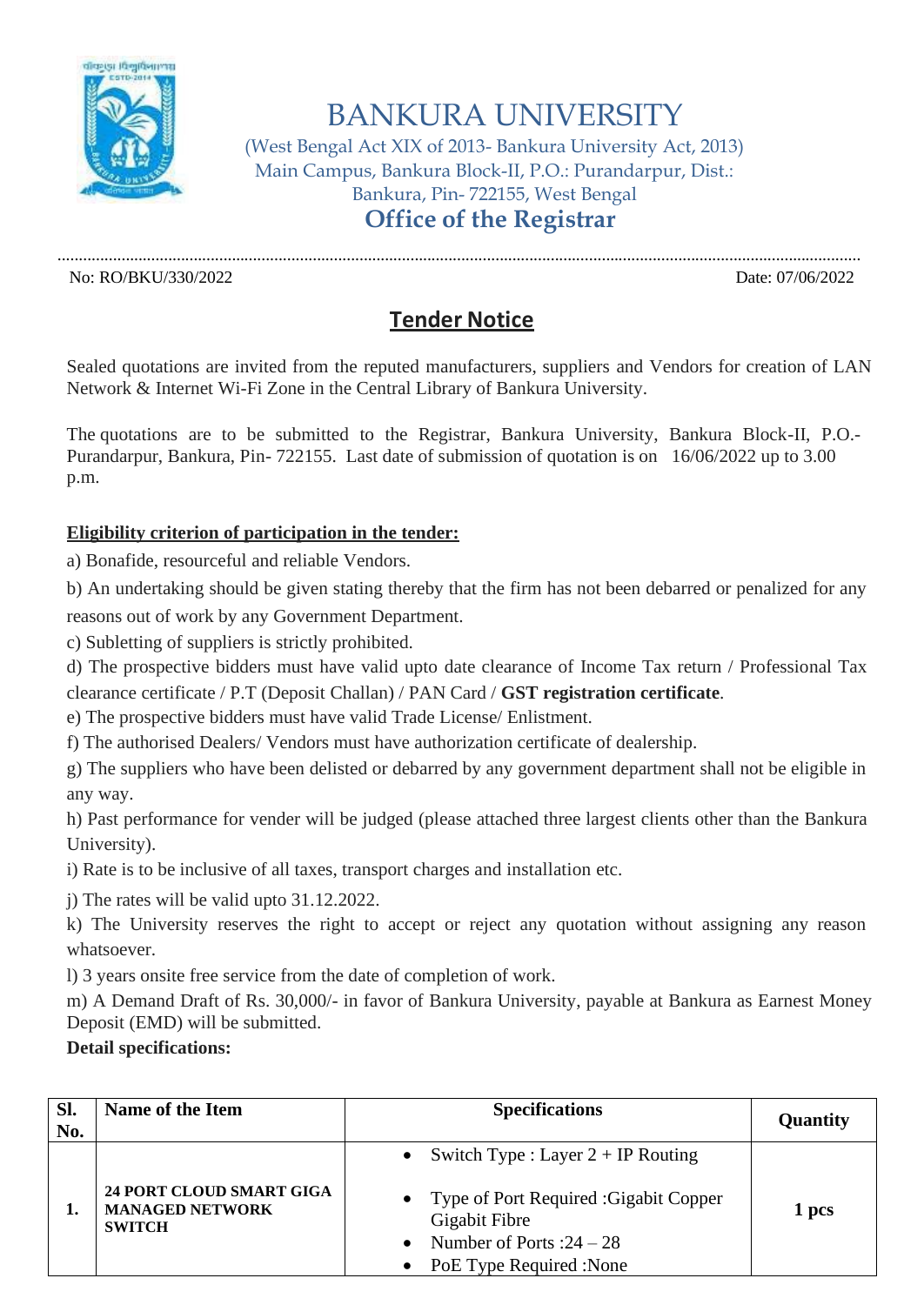|     |                                                          | High Speed Stacking: No<br>$\bullet$<br>Design: Desktop, Rack mountable,<br>Fanless<br>1000Base-T ports :28 ports<br>$\bullet$<br>SFP ports :4 Ports (Combo)<br>$\bullet$<br>Switching Capacity: 56 Gbps                                                                                                                                                                    |                       |
|-----|----------------------------------------------------------|-----------------------------------------------------------------------------------------------------------------------------------------------------------------------------------------------------------------------------------------------------------------------------------------------------------------------------------------------------------------------------|-----------------------|
| 2.  | 8+8(POE+ETH) PORT 24 VOLT<br><b>GIGA SWITCH</b>          | Voltage - 24 Volts<br>Wattage - 130 Watts                                                                                                                                                                                                                                                                                                                                   | 4 pcs                 |
| 3.  | <b>4 PAIR CAT6 UTP CABLE</b>                             | Compatible Devices: Computers, Router,<br><b>Network Switch</b><br>Data Transfer Rate: 1 Gigabits Per Second<br>Cable Type: Ethernet<br>Connector Type: Ethernet                                                                                                                                                                                                            | 6 drum                |
| 4.  | 1100 MBPS MIMO DUEL BAND<br><b>WIRELESS ACCESS POINT</b> | Control Method: App, Voice<br>Frequency Band Class: Dual-Band<br><b>Operating System: Windows</b><br>Connectivity Technology: Wi-Fi, Ethernet                                                                                                                                                                                                                               | 12 pcs                |
| 5.  | <b>WALL MOUNT WITH LOCK 4U</b><br><b>NETWORK RACK</b>    | <b>Compatible Devices: DVR</b><br>Convenient and quick wall mounting<br>Mounting Hardware: 4 Plug Socket Surge<br>protector with AC Axal Fan                                                                                                                                                                                                                                | 3 pcs                 |
| 6.  | WALL MOUNT WITH LOCK<br><b>6U NETWORK RACK</b>           | Rack Height: 6U                                                                                                                                                                                                                                                                                                                                                             | 1 pcs                 |
| 7.  | <b>ONT X-PON</b>                                         | Connectivity Type : Wireless or Wi-Fi<br>$\bullet$                                                                                                                                                                                                                                                                                                                          | 1 pcs                 |
| 8.  | RJ 45 CAT 6 UTP CABLE<br><b>CONNECTOR</b>                |                                                                                                                                                                                                                                                                                                                                                                             | As per<br>requirement |
| 9.  | <b>4 CORE 6MM OFC CABLE 400</b><br><b>MTR</b>            |                                                                                                                                                                                                                                                                                                                                                                             | 400 meter             |
| 10. | <b>3 METER PATCH CORD</b>                                | Fiber Type-OM3,<br>$\bullet$<br>Fiber Diameter $50/125 \mu m$ ,<br>٠<br>Connector Style (End A) Duplex<br>٠<br>Connector Style (End B) Duplex<br>٠<br>Ferrule Material Ceramic Fiber<br>$\bullet$<br>Cable Buffering Tight buffer<br>٠<br>Fiber Cable Type Duplex, dualzip<br>$\bullet$<br><b>Optical Mode Multimode</b><br>$\bullet$<br>Polarity Pair Flipped<br>$\bullet$ | 1 pcs                 |
| 11. | <b>SPLICING MACHINE JOINT</b><br><b>CHARGES</b>          |                                                                                                                                                                                                                                                                                                                                                                             |                       |
| 12. | 1"CASING LAYING FOR CAT<br><b>6 CABLE</b>                |                                                                                                                                                                                                                                                                                                                                                                             | 500 ft                |